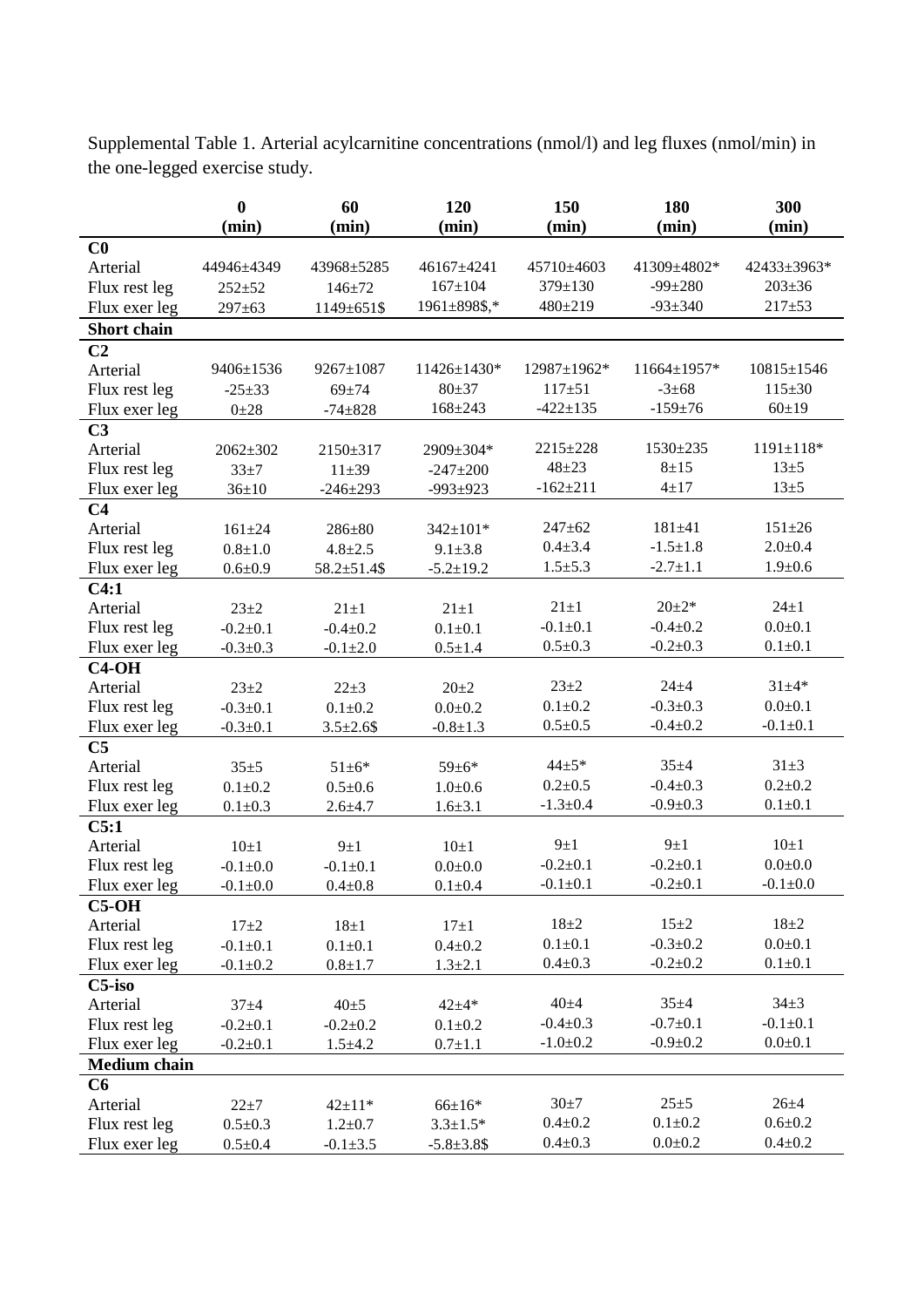| C8                |                                  |                      |                      |                                  |                  |                 |
|-------------------|----------------------------------|----------------------|----------------------|----------------------------------|------------------|-----------------|
| Arterial          | $54 + 9$                         | $113 \pm 29*$        | $201 \pm 44*$        | $76 \pm 14$                      | $58 + 10$        | $57 + 6$        |
| Flux rest leg     | $-1.4 \pm 0.4$                   | $-1.4 \pm 0.8$       | $0.5 \pm 1.9$        | $-4.7 \pm 1.1$                   | $-3.3 \pm 0.5$   | $-1.2 \pm 0.4$  |
| Flux exer leg     | $-1.1 \pm 0.3$                   | $-8.6 + 9.4$         | $-33.8 \pm 7.6$ *,\$ | $-3.5 \pm 1.1$                   | $-2.6 \pm 0.7$   | $-1.0 \pm 0.3$  |
| C8:1              |                                  |                      |                      |                                  |                  |                 |
| Arterial          | $140 + 25$                       | $148 + 28$           | $133 \pm 23$         | $141 \pm 26$                     | $143 + 27$       | $141 \pm 24$    |
| Flux rest leg     | $5.3 \pm 1.0$                    | $6.8 + 2.0$          | $6.2 \pm 1.5$        | $10.0 \pm 2.1*$                  | $5.9 \pm 1.6$    | $5.8 + 1.3$     |
| Flux exer leg     | $5.6 \pm 1.2$                    | $36.1 \pm 16.3$ \$,* | $24.0 \pm 6.5$ \$    | $10.6 \pm 2.2$                   | $5.5 \pm 1.5$    | $4.9 \pm 1.2$   |
| C10               |                                  |                      |                      |                                  |                  |                 |
| Arterial          | $101 \pm 18$                     | 198±45*              | $365 \pm 74*$        | $142 + 24$                       | $104 \pm 17$     | $105 \pm 12$    |
| Flux rest leg     | $-3.3 \pm 0.9$                   | $-6.0 \pm 2.7$       | $-4.1 \pm 1.5$       | $-9.7 \pm 2.1*$                  | $-5.8 \pm 0.9$   | $-2.6 \pm 0.7$  |
| Flux exer leg     | $-2.6 \pm 0.6$                   | $-26.9 \pm 24.9$ \$  | $-55.5 \pm 8.9$ \$,* | $-7.4 \pm 1.8$                   | $-4.8 \pm 1.1$   | $-1.8 + 0.4$    |
| C10:1             |                                  |                      |                      |                                  |                  |                 |
| Arterial          | $36 \pm 6$                       | $81 + 21$            | $143 \pm 36*$        | $50 \pm 11$                      | $38 + 7$         | $38 + 5$        |
| Flux rest leg     | $-0.8 + 0.2$                     | $-1.6 \pm 0.8$       | $-0.2 + 1.1$         | $-3.0+0.6$                       | $-1.8 + 0.3$     | $-0.6 \pm 0.2$  |
| Flux exer leg     | $-0.7 \pm 0.2$                   | $-9.1 \pm 10.5$      | $-24.9 \pm 5.9$ \$,* | $-2.5 \pm 0.8$                   | $-1.7 \pm 0.4$   | $-0.5 \pm 0.1$  |
| C12               |                                  |                      |                      |                                  |                  |                 |
| Arterial          | $35 \pm 8$                       | $57 \pm 13*$         | $105 \pm 19*$        | $64 \pm 12*$                     | $45\pm9$         | $37 + 5$        |
| Flux rest leg     | $-0.6 + 0.2$                     | $-0.9 + 0.5$         | $-0.6 + 0.4$         | $-2.4 \pm 0.6*$                  | $-1.4 \pm 0.3$   | $-0.4 \pm 0.1$  |
| Flux exer leg     | $-0.4 \pm 0.2$                   | $-1.6{\pm}5.8$       | $-9.7 \pm 1.7$ \$,*  | $-2.5 \pm 0.4$                   | $-1.2 \pm 0.3$   | $-0.2 \pm 0.1$  |
| C12:1             |                                  |                      |                      |                                  |                  |                 |
| Arterial          | $30 + 12$                        | $41 \pm 12$          | $89 \pm 18*$         | $44 + 10$                        | $32 + 7$         | $35 \pm 6$      |
| Flux rest leg     | $-0.3 \pm 0.2$                   | $-0.7+0.3$           | $-0.5+0.4$           | $-1.8 \pm 0.5*$                  | $-1.0 + 0.2$     | $-0.2+0.1$      |
| Flux exer leg     | $-0.1 \pm 0.2$                   | $-2.3 \pm 4.2$       | $-9.2 \pm 1.4$ \$,*  | $-1.4 \pm 0.2$                   | $-0.9 \pm 0.3$   | $-0.2 \pm 0.1$  |
| Long chain        |                                  |                      |                      |                                  |                  |                 |
| C14               |                                  |                      |                      |                                  |                  |                 |
| Arterial          | $13+3$                           | $18 + 4$             | $32 \pm 6*$          | $25 \pm 6*$                      | $19\pm4$         | $16 + 2$        |
| Flux rest leg     | $-0.0 + 0.0$                     | $-0.1 + 0.1$         | $0.2 \pm 0.1$        | $-0.6 \pm 0.2$                   | $-0.3 \pm 0.1$   | $0.0 + 0.1$     |
| Flux exer leg     | $-0.1 \pm 0.0$                   | $0.1 + 2.7$          | $1.6 + 0.6$          | $-0.4 \pm 0.1$                   | $-0.3 \pm 0.1$   | $0.0 + 0.1$     |
| C14:1             |                                  |                      |                      |                                  |                  |                 |
| Arterial          | $48 + 17$                        | $67 + 18$            | $131 \pm 26*$        | $92 + 24*$                       | $64 \pm 14$      | $56 \pm 10$     |
| Flux rest leg     | $-0.2+0.2$                       | $-0.7 + 0.5$         | $0.3 \pm 0.5$        | $-2.0 \pm 0.4$                   | $-1.0+0.4$       | $0.0 + 0.1$     |
| Flux exer leg     | $-0.1 \pm 0.2$                   | $-3.1 \pm 9.2$       | $1.3 \pm 2.8$        | $-2.0 \pm 0.3$                   | $-0.8 + 0.5$     | $0.0 + 0.2$     |
| C14:2             |                                  |                      |                      |                                  |                  |                 |
| Arterial          | $20 + 7$                         | $29 + 7$             | 59±11*               | $32 + 7*$                        | $22 + 4$         | $23 \pm 3$      |
| Flux rest leg     |                                  |                      |                      | $-1.1 \pm 0.3*$                  | $-0.6 + 0.1$     | $-0.1 \pm 0.1$  |
| Flux exer leg     | $-0.2 \pm 0.1$                   | $-0.4 \pm 0.2$       | $-0.1 \pm 0.2$       | $-0.9 \pm 0.2$                   | $-0.5 \pm 0.1$   | $0.0 + 0.1$     |
|                   | $-0.1 \pm 0.1$                   | $-0.7 + 3.1$         | $-4.6 \pm 0.8$ \$    |                                  |                  |                 |
| C16               | $43\pm7$                         |                      |                      | $60 \pm 11*$                     | $53 \pm 8$       | $59 \pm 7$      |
| Arterial          |                                  | $50 \pm 11$          | $74 \pm 12*$         |                                  | $-0.9 + 0.6$     | $0.4 + 0.4$     |
| Flux rest leg     | $-0.2 \pm 0.2$<br>$-0.4 \pm 0.2$ | $0.1 + 0.7$          | $0.4 \pm 0.5$        | $-2.4 \pm 0.5$<br>$-0.2 \pm 0.3$ | $-0.7 \pm 0.5$   | $0.1 \pm 0.3$   |
| Flux exer leg     |                                  | $4.3 \pm 7.9$        | $9.4 \pm 3.4$        |                                  |                  |                 |
| C <sub>16:1</sub> |                                  |                      |                      |                                  |                  |                 |
| Arterial          | $17 + 5$                         | $20 \pm 5$           | $41 \pm 8*$          | $29 + 7*$                        | $22 + 4$         | $21 \pm 3$      |
| Flux rest leg     | $0.0 + 0.1$                      | $0.0 + 0.1$          | $0.5 \pm 0.3$        | $-0.8 \pm 0.2*$                  | $-0.2+0.2$       | $0.1 \pm 0.1$   |
| Flux exer leg     | $0.0 + 0.0$                      | $0.1 + 3.0$          | $5.3 \pm 1.3$ \$,*   | $-0.2 \pm 0.1$                   | $-0.2+0.2$       | $0.1 \pm 0.1$   |
| C16:2             |                                  |                      |                      |                                  |                  |                 |
| Arterial          | $3.5 \pm 1.2$                    | $5.0 \pm 1.2$        | $10.4 \pm 2.0*$      | $7.0 \pm 1.6*$                   | $4.6 \pm 0.9$    | $4.1 \pm 0.6$   |
| Flux rest leg     | $0.02 \pm 0.01$                  | $-0.02 \pm 0.06$     | $0.10 \pm 0.07$      | $-0.16 \pm 0.04$                 | $-0.08 \pm 0.03$ | $0.01 \pm 0.01$ |
| Flux exer leg     | $0.00 \pm 0.02$                  | $-0.18 \pm 0.64$     | $0.65 \pm 0.44$      | $-0.13 \pm 0.03$                 | $-0.08 \pm 0.03$ | $0.02 \pm 0.02$ |
| <b>C16-OH</b>     |                                  |                      |                      |                                  |                  |                 |
| Arterial          | $1.4 \pm 0.3$                    | $1.8 \pm 0.4*$       | $2.6 \pm 0.5*$       | $2.4 \pm 0.6*$                   | $2.1 \pm 0.4*$   | $2.1 \pm 0.3*$  |
| Flux rest leg     | $0.01 \pm 0.01$                  | $0.02 \pm 0.01$      | $0.07 \pm 0.04$      | $-0.07 \pm 0.01*$                | $0.00 \pm 0.02$  | $0.03 \pm 0.01$ |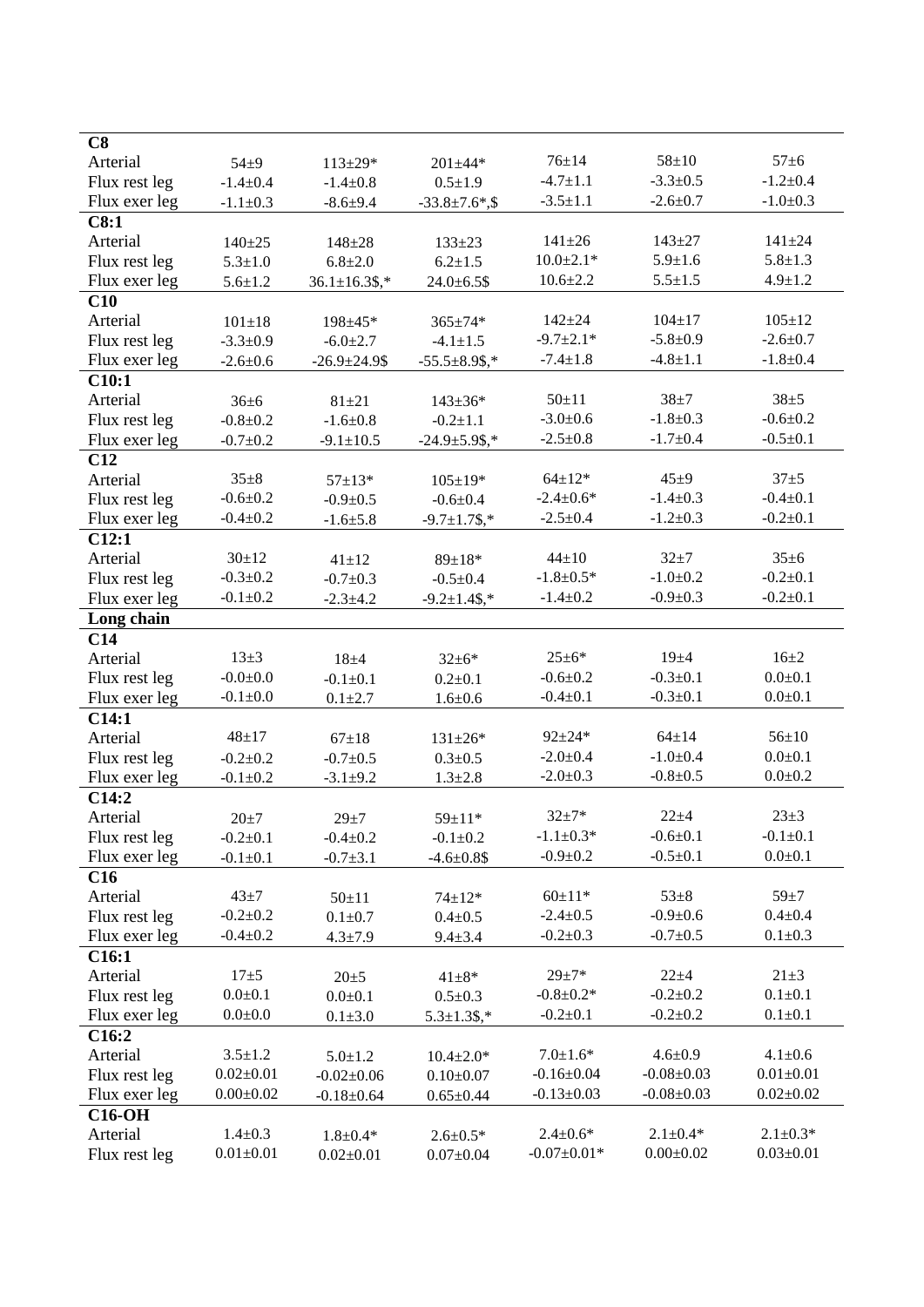| Flux exer leg | $-0.02 \pm 0.01$ | $0.15 \pm 0.17$ | $0.48 \pm 0.21$ \$.* | $-0.01 + 0.03$ | $-0.01 + 0.02$ | $0.03 \pm 0.02$ |
|---------------|------------------|-----------------|----------------------|----------------|----------------|-----------------|
| C18:1         |                  |                 |                      |                |                |                 |
| Arterial      | $67+14$          | $82 + 23$       | $139 + 27*$          | $96+21$        | $77+13$        | $84+9$          |
| Flux rest leg | $-0.4\pm0.5$     | $1.4 + 1.8$     | $2.5 + 1.6$          | $-7.5+2.0*$    | $-0.9 \pm 1.2$ | $0.2+0.6$       |
| Flux exer leg | $-1.0+0.7$       | $5.0 \pm 16.9$  | $29.1 \pm 14.3$ \$   | $-1.3+0.8$     | $-1.6 \pm 1.2$ | $0.0+0.6$       |

Supplemental Table 1: Acylcarnitines measured in the leg exercise study. Values are mean±SEM. "Arterial" and "Flux" indicate the arterial concentration (nmol/l) or the flux (nmol/min) over the resting leg (rest leg) and exercising leg (exer leg), respectively. A positive value equals an uptake, whereas a negative value equals a release. "\*" indicates a significant change from 0 min, and "\$" indicates a difference between legs. P < 0.05 was considered significant.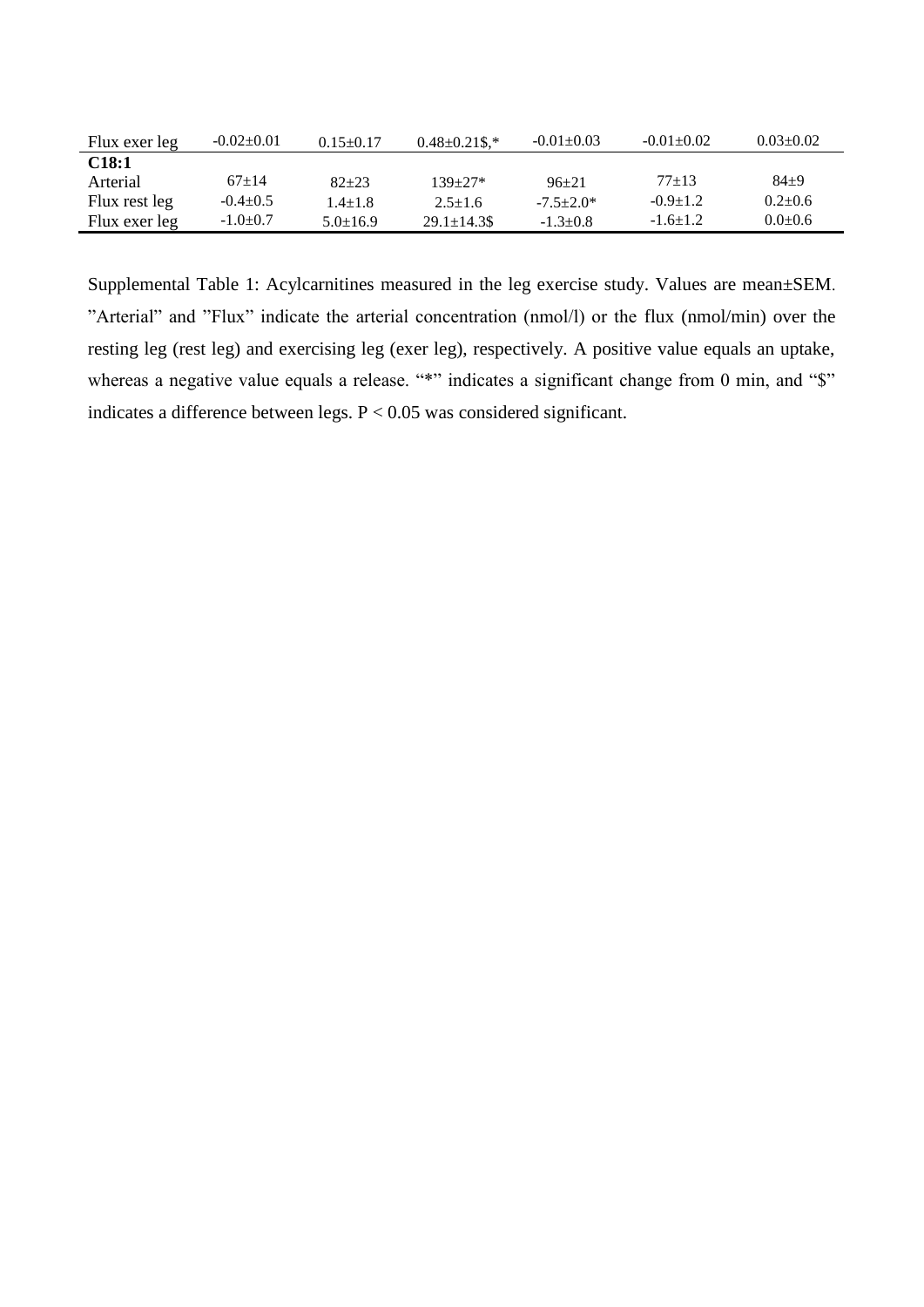**0 60 120 150 180 240 300 360 (min) (min) (min) (min) (min) (min) (min) (min) C0** Arterial 33859± 1460  $36731+$ 1564\* 38384± 1313\* 36612± 1282\* 35006± 1375 34192± 1458 32619± 1360\* 32239± 1378\* Flux  $-703\pm339$   $-556\pm332$   $-1295\pm446$   $-756\pm459$   $1804\pm664$ 909±1200 -1177±680 -995±480 **Short chain C2** Arterial 4671± 444 8070± 548\* 10003± 713\* 10981± 1159\* 11532± 991\* 11458± 1161\* 10568± 1075\* 10467± 1044\* Flux -424±106 -245±143 -441±149 -1364±820 -812±198 -706±248 -585±363 -831±138 **C3** Arterial 3361±296 4894±346\* 6843±473\* 4508±673\* 3803±389 2369±206\* 2242±231\* 1804±232\* Flux -929±389 -3085±707\* -2103±830 -2071±1176 130±399 -881±409 -727±241 -1131±312 **C4** Arterial 84±9 171±4\* 215±62\* 145±43 97±18 75±10 62±7 65±7 Flux  $-8.6\pm5.2$   $6.3\pm5.2$   $14.0\pm6.0$   $2.8\pm10.2$   $-16.7\pm7.2$   $0.4\pm4.2$   $-9.7\pm4.2$   $-0.1\pm3.5$ **C4:1** Arterial 6.3±0.3 6.5±0.3 6.0±0.3 5.8±0.3 5.8±0.3 6.6±0.4 6.6±0.4 7.5±0.6\* Flux  $0.0\pm0.4$   $-0.5\pm0.4$   $-1.0\pm0.7$   $-0.4\pm0.5$   $-1.3\pm0.4$   $-0.6\pm0.3$   $-1.0\pm0.6$   $0.0\pm0.6$ **C4-OH** Arterial 5.2±0.2 5.5±0.2 5.5±0.2 6.5±0.5 7.7±0.8\*  $9.0\pm1.0^*$   $9.2\pm1.0^*$   $10.5\pm1.3^*$ Flux  $0.0\pm0.2$   $-0.3\pm0.3$   $-0.7\pm0.5$   $-0.2\pm0.8$   $-0.8\pm0.5$   $-0.6\pm0.6$   $-0.3\pm0.6$   $0.3\pm0.6$ **C5** Arterial 24±2 49±5\* 65±8\* 45±5\* 32±4 23±2 19±2 22±2 Flux  $-0.8\pm1.2$   $0.4\pm0.6$   $4.1\pm1.7$   $1.7\pm2.5$   $-2.2\pm1.5$   $1.2\pm1.4$   $-1.7\pm1.1$   $2.3\pm1.2$ **C5:1** Arterial 6.1±0.9 6.3±0.9 6.6±1.0 6.5±0.9 6.6±0.9 6.8±0.9 6.4±1.0 6.9±0.9 Flux  $-0.1 \pm 0.3$   $-0.3 \pm 0.1$   $-0.2 \pm 0.2$   $0.2 \pm 0.4$   $-0.5 \pm 0.3$   $0.2 \pm 0.3$   $-0.6 \pm 0.3$   $0.7 \pm 0.5$ **C5-OH** Arterial 11.5±1.3 12.3±1.4 12.3±1.5 11.6±1.5 11.6±1.2 11.2±1.2 10.2±1.0 10.7±1.2 Flux  $0.4\pm0.6$   $0.2\pm0.3$   $0.7\pm0.4$   $0.0\pm0.6$   $-0.1\pm0.4$   $1.1\pm0.5$   $-0.3\pm0.4$   $0.9\pm0.4$ **C5-iso** Arterial  $23\pm2$   $30\pm3$ \*  $35\pm4$ \*  $31\pm3$ \*  $26\pm3$   $23\pm2$   $20\pm2$   $23\pm2$ Flux  $-1.3\pm1.2$   $0.4\pm0.9$   $0.3\pm1.1$   $0.2\pm2.2$   $-2.4\pm1.3$   $1.3\pm1.3$   $-2.5\pm0.8$   $1.7\pm1.4$ **Medium chain C6** Arterial  $10\pm1$   $43\pm8$ \*  $72\pm10$ \*  $25\pm4$ \*  $17\pm2$   $16\pm2$   $15\pm2$   $15\pm2$ Flux  $-2.2\pm0.5$   $2.0\pm0.9*$   $5.0\pm1.3$   $-7.7\pm2.5$   $-5.6\pm1.4$   $-7.1\pm0.9*$   $-7.3\pm1.7*$   $-5.6\pm1.1*$ **C8** Arterial 32±4 169±34\* 267±44\* 82±12 46±5 36±4 30±4 33±4 Flux  $0.0\pm1.2$   $6.0\pm3.8$   $22.6\pm7.0^*$   $-1.2\pm5.6$   $-6.3\pm1.7^*$   $-2.3\pm2.4$   $-5.8\pm1.6$   $-2.0\pm1.4$ **C8:1** Arterial 80±16 79±15 78±15 78±16 94±18\* 88±16 83±14 87±14 Flux  $-66\pm16$   $-62\pm10$   $-62\pm12$   $-65\pm11$   $-74\pm18$   $-85\pm15$   $-87\pm20$   $-74\pm13$ **C10** Arterial 58±7 307±68\* 492±85\* 152±20 89±9 70±9 60±9 64±7 Flux  $1.6\pm1.5$   $28.6\pm9.2*$   $55.4\pm15.8*$   $-1.5\pm7.7$   $-1.4\pm1.3$   $-4.0\pm2.3$   $-4.4\pm2.1$   $-2.0\pm1.0$ 

Supplemental Table 2. Arterial acylcarnitines concentrations (nmol/l) and hepato-splanchnic fluxes (nmol/min) in the hepato-splanchnic exercise study.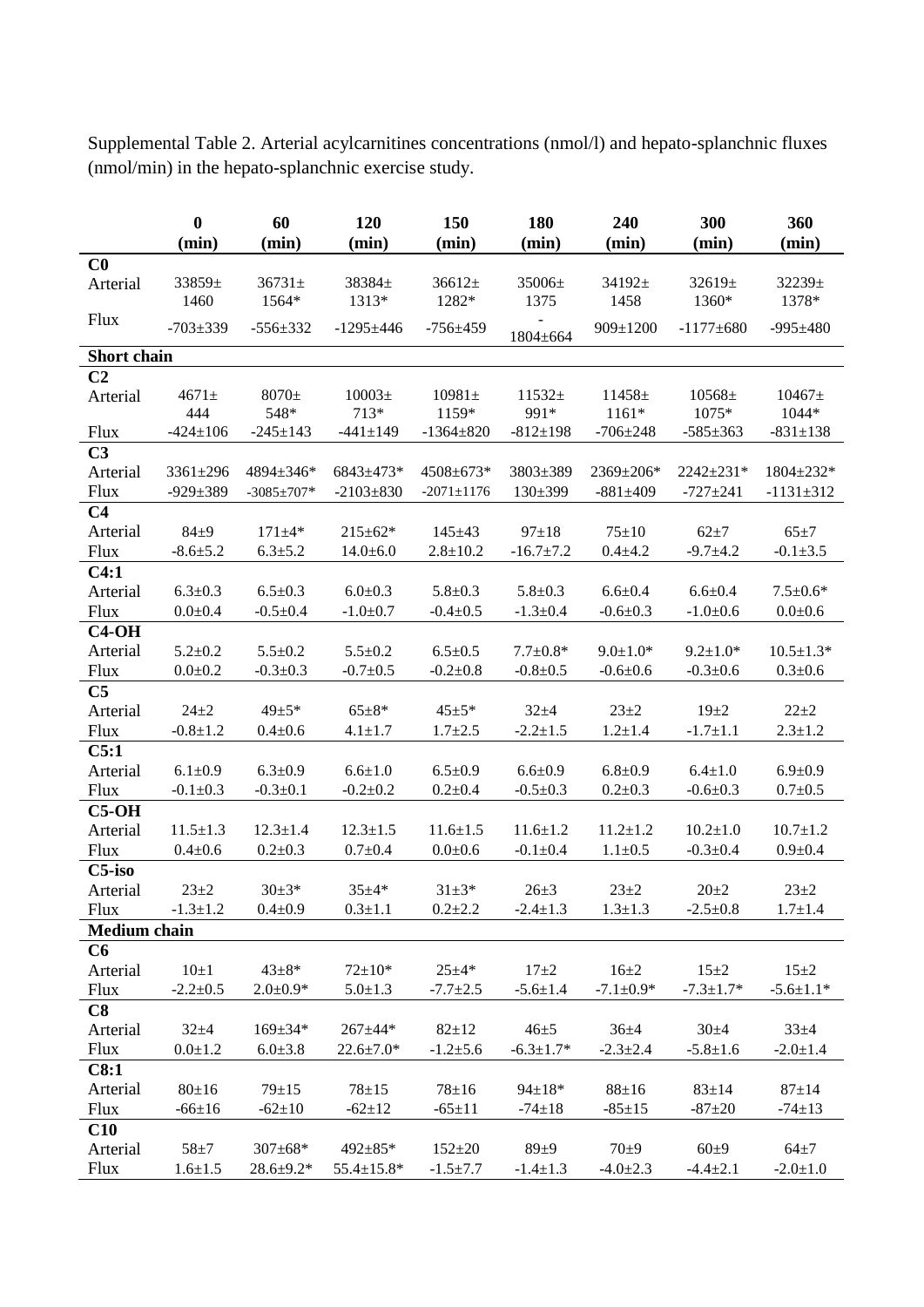| C10:1       |                |                 |                 |                  |                 |                  |                 |                  |
|-------------|----------------|-----------------|-----------------|------------------|-----------------|------------------|-----------------|------------------|
| Arterial    | $15 + 2$       | $96 \pm 18*$    | $150 \pm 19*$   | $35 + 4$         | $20 \pm 2$      | $15 \pm 1$       | $14\pm1$        | $15 + 1$         |
| Flux        | $0.0 + 0.5$    | $13.8 \pm 3.6*$ | $20.2 \pm 3.4*$ | $-3.1 \pm 2.4$   | $-1.6 \pm 0.9$  | $-1.4 \pm 0.8$   | $-1.4 \pm 0.6$  | $-0.5 \pm 0.7$   |
| C12         |                |                 |                 |                  |                 |                  |                 |                  |
| Arterial    | $22 + 2$       | $99 \pm 21*$    | $171 \pm 30*$   | $102+15*$        | $60 \pm 6$      | $43 + 7$         | $36+7$          | $35 \pm 6$       |
| <b>Flux</b> | $1.4 \pm 1.4$  | $9.2 \pm 3.7$   | $19.4 \pm 6.5$  | $0.4 + 7.9$      | $-0.2{\pm}2.6$  | $-3.3 \pm 1.3$   | $-1.9 \pm 2.0$  | $-6.9 \pm 2.9$   |
| C12:1       |                |                 |                 |                  |                 |                  |                 |                  |
| Arterial    | $9.8 + 0.9$    | $53 \pm 13*$    | $110\pm 20*$    | $55 + 9*$        | $31 + 3$        | $27 + 4$         | $25 + 5$        | $23 + 4$         |
| Flux        | $-0.4 \pm 0.7$ | $-0.3 \pm 2.7$  | $4.4 + 4.8$     | $-10.4 \pm 13.4$ | $-2.1 \pm 2.3$  | $-10.0 \pm 2.0*$ | $-8.6 + 5.1$    | $-15.4 \pm 8.2$  |
| Long chain  |                |                 |                 |                  |                 |                  |                 |                  |
| C14         |                |                 |                 |                  |                 |                  |                 |                  |
| Arterial    | $10\pm1$       | $30+5*$         | $59 \pm 10*$    | $50+8*$          | $38 + 4*$       | $25 + 3*$        | $23 + 4$        | $22 + 3$         |
| <b>Flux</b> | $0.7 + 0.5$    | $1.9 \pm 1.2$   | $5.8 \pm 1.7*$  | $2.1 \pm 6.4$    | $5.4 \pm 2.8$   | $-2.5 \pm 1.1*$  | $0.0 \pm 2.4$   | $0.3 + 1.5$      |
| C14:1       |                |                 |                 |                  |                 |                  |                 |                  |
| Arterial    | $26 + 3$       | $121 \pm 26*$   | $240+46*$       | $169 \pm 26*$    | $102+14*$       | $84 \pm 13$      | $66 \pm 14$     | $69 \pm 11$      |
| <b>Flux</b> | $1.9 \pm 2.1$  | $11.5 \pm 9.3$  | $21.4 \pm 10.0$ | $3.2 \pm 23.0$   | $2.4 \pm 2.8$   | $-3.4 \pm 6.7$   | $-10.0 + 5.1$   | $-4.4 \pm 5.0$   |
| C14:2       |                |                 |                 |                  |                 |                  |                 |                  |
| Arterial    | $9\pm1$        | $47 + 9*$       | $86 \pm 13*$    | $48 + 7*$        | $26 + 2$        | $25 + 4$         | $22 + 5$        | $21 \pm 3$       |
| Flux        | $0.6 + 0.6$    | $5.1 \pm 1.7$   | $7.8 + 2.4$     | $-3.0+4.2$       | $-2.1 \pm 1.4$  | $-4.9 \pm 1.4*$  | $-3.8 \pm 2.2$  | $-7.2 \pm 2.6*$  |
| C16         |                |                 |                 |                  |                 |                  |                 |                  |
| Arterial    | $60+4$         | $94 + 7*$       | $146+13*$       | $142+15*$        | $139+12*$       | $111 \pm 14*$    | $105+10*$       | $100\pm8*$       |
| <b>Flux</b> | $7.3 \pm 6.1$  | $1.9 \pm 10.1$  | $17.0 + 9.4$    | $4.8 \pm 16.9$   | $33.2 \pm 10.3$ | $-1.8 \pm 13.5$  | $6.3 \pm 17.3$  | $-2.0 \pm 12.7$  |
| C16:1       |                |                 |                 |                  |                 |                  |                 |                  |
| Arterial    | $12\pm1$       | $35 \pm 8*$     | $76 \pm 13*$    | $58 + 8*$        | $38+3*$         | $29 \pm 3$       | $29 + 4$        | $27 + 4$         |
| Flux        | $2.3 \pm 0.7$  | $2.3 \pm 1.4$   | $11.8 \pm 2.3*$ | $-0.3 + 7.0$     | $5.3 \pm 1.6$   | $-2.2 \pm 1.3*$  | $2.0 \pm 2.1$   | $0.7 + 2.4$      |
| C16:2       |                |                 |                 |                  |                 |                  |                 |                  |
| Arterial    | $1.6 \pm 0.1$  | $6.8 \pm 1.3*$  | $15.3 \pm 2.5*$ | $11.3 \pm 1.5*$  | $6.5+0.7*$      | $4.6 \pm 0.6$    | $4.2 \pm 0.7$   | $4.0 \pm 0.6$    |
| <b>Flux</b> | $0.2 \pm 0.1$  | $-0.4 \pm 0.6$  | $1.9 \pm 0.9$   | $-0.4 \pm 1.5$   | $1.1 \pm 0.4$   | $-0.8+0.4$       | $-0.3 \pm 0.4$  | $-0.8 + 0.4$     |
| $C16-OH$    |                |                 |                 |                  |                 |                  |                 |                  |
| Arterial    | $0.7 \pm 0.04$ | $1.2 \pm 0.08$  | $1.9+0.20*$     | $2.2+0.24*$      | $2.3+0.37*$     | $1.7+0.24*$      | $1.6 \pm 0.23*$ | $1.6 \pm 0.23*$  |
| Flux        | $0.07+0.08$    | $0.03 \pm 0.12$ | $0.19 \pm 0.13$ | $-0.38 + 0.45$   | $0.44 \pm 0.21$ | $-0.25 \pm 0.18$ | $0.05 \pm 0.25$ | $0.07 \pm 0.14$  |
| C18:1       |                |                 |                 |                  |                 |                  |                 |                  |
| Arterial    | $73 + 11$      | $159 \pm 18*$   | $297 \pm 34*$   | $266 \pm 27*$    | $210 \pm 17*$   | $163+12*$        | $169 \pm 19*$   | $142 \pm 10$     |
| Flux        | $0.0 + 9.8$    | $-3.6 \pm 15.5$ | $45.7 \pm 16.7$ | $-12.0 \pm 29.6$ | $40.7 \pm 23.2$ | $-13.6 \pm 11.3$ | $25.8 \pm 25.6$ | $-27.7 \pm 20.8$ |

Supplemental Table 2: Plasma acylcarnitines measured in the hepato-splanchnic exercise study. Values are mean±SEM. "Arterial" and "Flux" indicate the arterial concentration (nmol/l) and the hepato-splanchnic flux (nmol/min). A positive value equals an uptake, whereas a negative value equals a release by the liver. "\*" indicates a significant change from 0 min by a one-way ANOVA with a Dunnetts post hoc test. P < 0.05 was considered significant.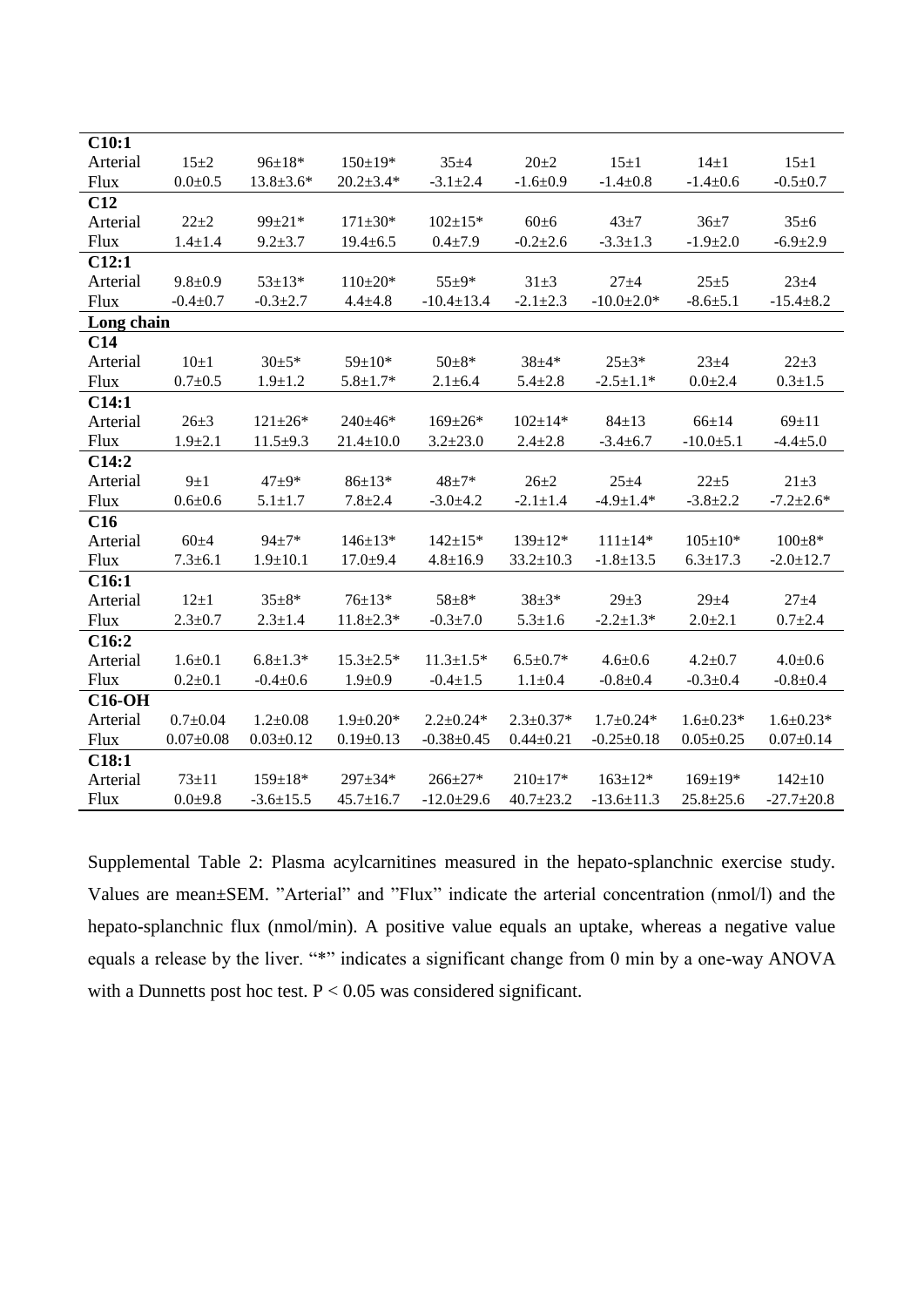Supplemental Table 3.Acylcarnitine concentrations (nmol/mg dry weight) in skeletal muscle tissue in the one-legged exercise study.

|                     | $\bf{0}$            | 120                      | 300                      | <b>Next</b>         |
|---------------------|---------------------|--------------------------|--------------------------|---------------------|
|                     | (min)               | (min)                    | (min)                    | morning             |
| C <sub>0</sub>      |                     |                          |                          |                     |
| Rest muscle         | $13.9 \pm 1.3$      | $14.3 \pm 0.9$           | $15.0 \pm 1.2$           | $14.9 \pm 1.5$      |
| Exer muscle         | $12.9 \pm 1.0$      | $8.9 \pm 1.1$ *,\$       | $16.5 \pm 1.4$           | $17.1 \pm 1.1*$     |
| <b>Short</b> chain  |                     |                          |                          |                     |
| C <sub>2</sub>      |                     |                          |                          |                     |
| Rest muscle         | $1.6 + 0.3$         | $0.8 + 0.1*$             | $1.5 \pm 0.4$            | $0.4 \pm 0.1*$      |
| Exer muscle         | $2.0 + 0.6$         | $3.8 \pm 0.5$ *,\$       | $1.9 + 0.4$              | $1.2 \pm 0.3$       |
| C <sub>3</sub>      |                     |                          |                          |                     |
| Rest muscle         | $0.066 \pm 0.010$   | $0.064 \pm 0.007$        | $0.389 \pm 0.320$        | $0.079 \pm 0.017$   |
| Exer muscle         | $0.059 \pm 0.008$   | $2.008 \pm 0.431$ *,\$   | $0.075 \pm 0.011$        | $0.082 \pm 0.017$   |
| C <sub>4</sub>      |                     |                          |                          |                     |
| Rest muscle         | $0.048 \pm 0.009$   | $0.047 \pm 0.009$        | $0.306 \pm 0.258$        | $0.050 \pm 0.011$   |
| Exer muscle         | $0.043 \pm 0.006$   | $2.351 \pm 0.850$ *,\$   | $0.062 \pm 0.010$        | $0.065 \pm 0.013$   |
| $C4-OH$             |                     |                          |                          |                     |
| Rest muscle         | $0.07 \pm 0.02$     | $0.07 \pm 0.03$          | $0.16 \pm 0.05*$         | $0.04 \pm 0.02$     |
| Exer muscle         | $0.09 \pm 0.03$     | $0.28 \pm 0.07$ *,\$     | $0.30 \pm 0.09*$         | $0.08 \pm 0.03$     |
| C5:0                |                     |                          |                          |                     |
| Rest muscle         | $0.0026 \pm 0.0003$ | $0.0037 \pm 0.0003$      | $0.0164 \pm 0.0132$      | $0.0080 \pm 0.0030$ |
| Exer muscle         | $0.0026 \pm 0.0004$ | $0.0779 \pm 0.0175$ *,\$ | $0.0055 \pm 0.0010$      | $0.0070 \pm 0.0027$ |
| $C5-OH$             |                     |                          |                          |                     |
| Rest muscle         | $0.003 \pm 0.001$   | $0.004 \pm 0.001$        | $0.004 \pm 0.001$        | $0.004 \pm 0.001$   |
| Exer muscle         | $0.004 \pm 0.001$   | $0.005 \pm 0.001$        | $0.006 \pm 0.001*$       | $0.006 \pm 0.001*$  |
| <b>Medium</b> chain |                     |                          |                          |                     |
| C6                  |                     |                          |                          |                     |
| Rest muscle         | $0.0017 \pm 0.0007$ | $0.0023 \pm 0.0004$      | $0.0064 \pm 0.0045$      | $0.0027 \pm 0.0012$ |
| Exer muscle         | $0.0019 \pm 0.0006$ | $0.0267 \pm 0.0062$ *,\$ | $0.0027 \pm 0.0008$      | $0.0027 \pm 0.0004$ |
| $C6-OH$             |                     |                          |                          |                     |
| Rest muscle         | $0.0013 \pm 0.0003$ | $0.0011 \pm 0.0002$      | $0.0014 \pm 0.0003$      | $0.0011 \pm 0.0002$ |
| Exer muscle         | $0.0015 \pm 0.0003$ | $0.0034 \pm 0.0003$ *,\$ | $0.0036 \pm 0.0009$ *,\$ | $0.0020 \pm 0.0003$ |
| C8                  |                     |                          |                          |                     |
| Rest muscle         | $0.0005 \pm 0.0002$ | $0.0010\pm0.0002$        | $0.0013 \pm 0.0006$      | $0.0009 \pm 0.0003$ |
| Exer muscle         | $0.0008 \pm 0.0003$ | $0.0061 \pm 0.0013$ *,\$ | $0.0011 \pm 0.0004$      | $0.0010\pm0.0002$   |
| C8:1                |                     |                          |                          |                     |
| Rest muscle         | $0.0014 \pm 0.0004$ | $0.0012 \pm 0.0002$      | $0.0016 \pm 0.0004$      | $0.0017 \pm 0.0005$ |
| Exer muscle         | $0.0013 \pm 0.0003$ | $0.0032 \pm 0.0006$ *,\$ | $0.0019 \pm 0.0003$      | $0.0020 \pm 0.0005$ |
| C10                 |                     |                          |                          |                     |
| Rest muscle         | $0.0005 \pm 0.0001$ | $0.0008 \pm 0.0002$      | $0.0009 \pm 0.0003$      | $0.0010\pm0.0005$   |
| Exer muscle         | $0.0007 \pm 0.0002$ | $0.0041 \pm 0.0009$ *,\$ | $0.0008 \pm 0.0002$      | $0.0007 \pm 0.0001$ |
| C12:0               |                     |                          |                          |                     |
| Rest muscle         | $0.0005 \pm 0.0001$ | $0.0007 \pm 0.0002$      | $0.0009 \pm 0.0003$      | $0.0014 \pm 0.0010$ |
| Exer muscle         | $0.0009 \pm 0.0004$ | $0.0045 \pm 0.0012$ *,\$ | $0.0007 \pm 0.0002$      | $0.0007 \pm 0.0001$ |
| Long chain          |                     |                          |                          |                     |
| C14:1               |                     |                          |                          |                     |
| Rest muscle         | $0.0007 \pm 0.0001$ | $0.0010\pm0.0004$        | $0.0012 \pm 0.0005$      | $0.0006 \pm 0.0002$ |
| Exer muscle         | $0.0011 \pm 0.0005$ | $0.0057 \pm 0.0018$ *,\$ | $0.0009 \pm 0.0003$      | $0.0009 \pm 0.0002$ |
|                     |                     |                          |                          |                     |

**C16:0**